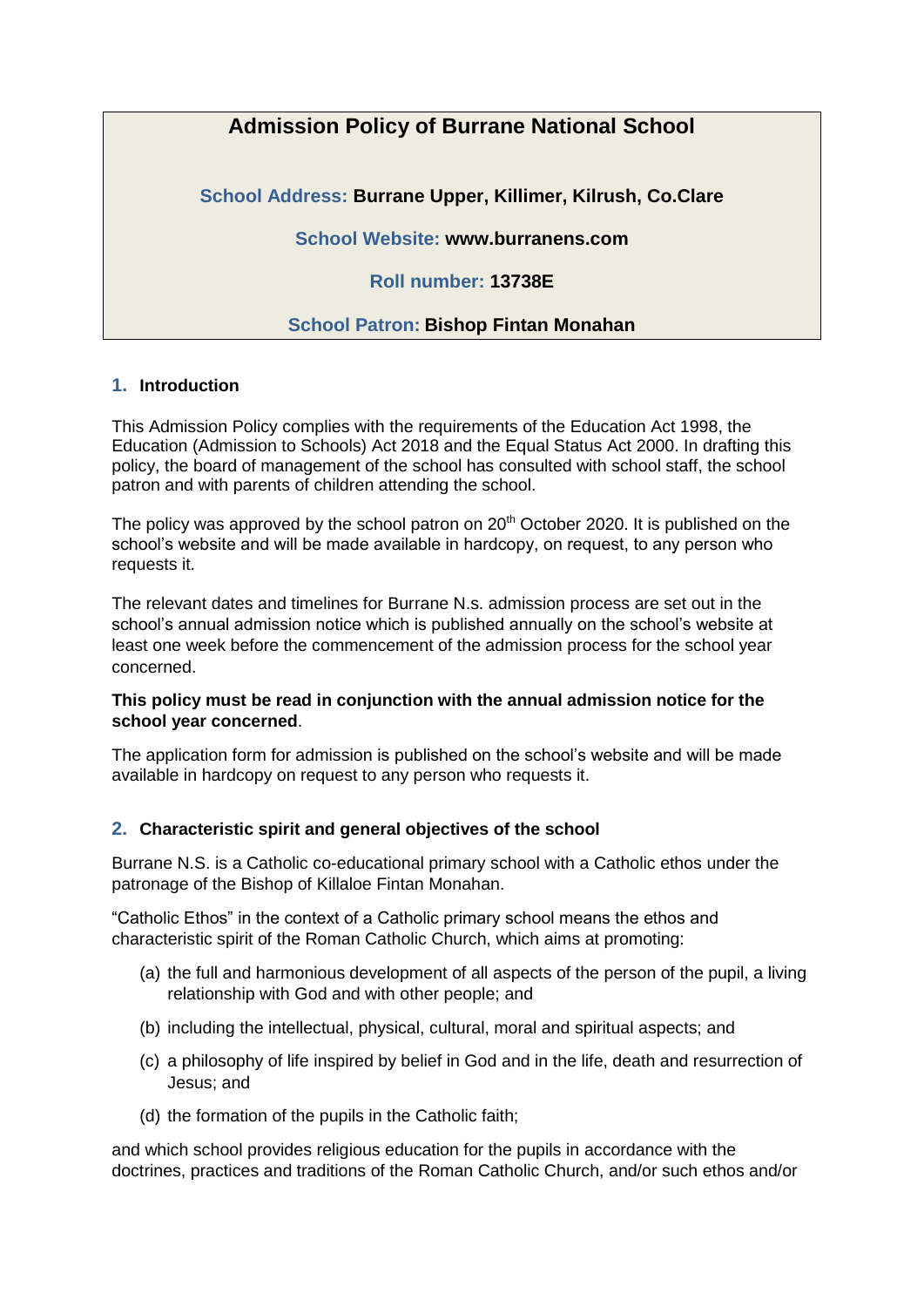characteristic spirit as may be determined or interpreted from time to time by the Irish Episcopal Conference.

In accordance with S.15 (2) (b) of the Education Act, 1998 the Board of Management of Burrane N.S. shall uphold, and be accountable to the patron for so upholding, the characteristic spirit of the school as determined by the cultural, educational, moral, religious, social, linguistic and spiritual values and traditions which inform and are characteristic of the objectives and conduct of the school.

Burrane National School supports the principles of:

• Inclusiveness, particularly with reference to the enrolment of children with a disability or other special educational need;

- Equality of access and participation in the school;
- Parental choice in relation to enrolment;

• Respect for diversity of values, beliefs, traditions, languages and ways of life in society.

#### **3. Admission Statement**

Burrane N.S. will not discriminate in its admission of a student to the school on any of the following:

- (a) the gender ground of the student or the applicant in respect of the student concerned,
- (b) the civil status ground of the student or the applicant in respect of the student concerned,
- (c) the family status ground of the student or the applicant in respect of the student concerned,
- (d) the sexual orientation ground of the student or the applicant in respect of the student concerned,
- (e) the religion ground of the student or the applicant in respect of the student concerned,
- (f) the disability ground of the student or the applicant in respect of the student concerned,
- (g) the ground of race of the student or the applicant in respect of the student concerned,
- (h) the Traveller community ground of the student or the applicant in respect of the student concerned, or
- (i) the ground that the student or the applicant in respect of the student concerned has special educational needs

As per section 61 (3) of the Education Act 1998, 'civil status ground', 'disability ground', 'discriminate', 'family status ground', 'gender ground', 'ground of race', 'religion ground', 'sexual orientation ground' and 'Traveller community ground' shall be construed in accordance with section 3 of the Equal Status Act 2000.

Burrane National School is a school whose objective is to provide education in an environment which promotes certain religious values and does not discriminate where it refuses to admit as a student a person who is not of the Catholic faith and it is proved that the refusal is essential to maintain the ethos of the school.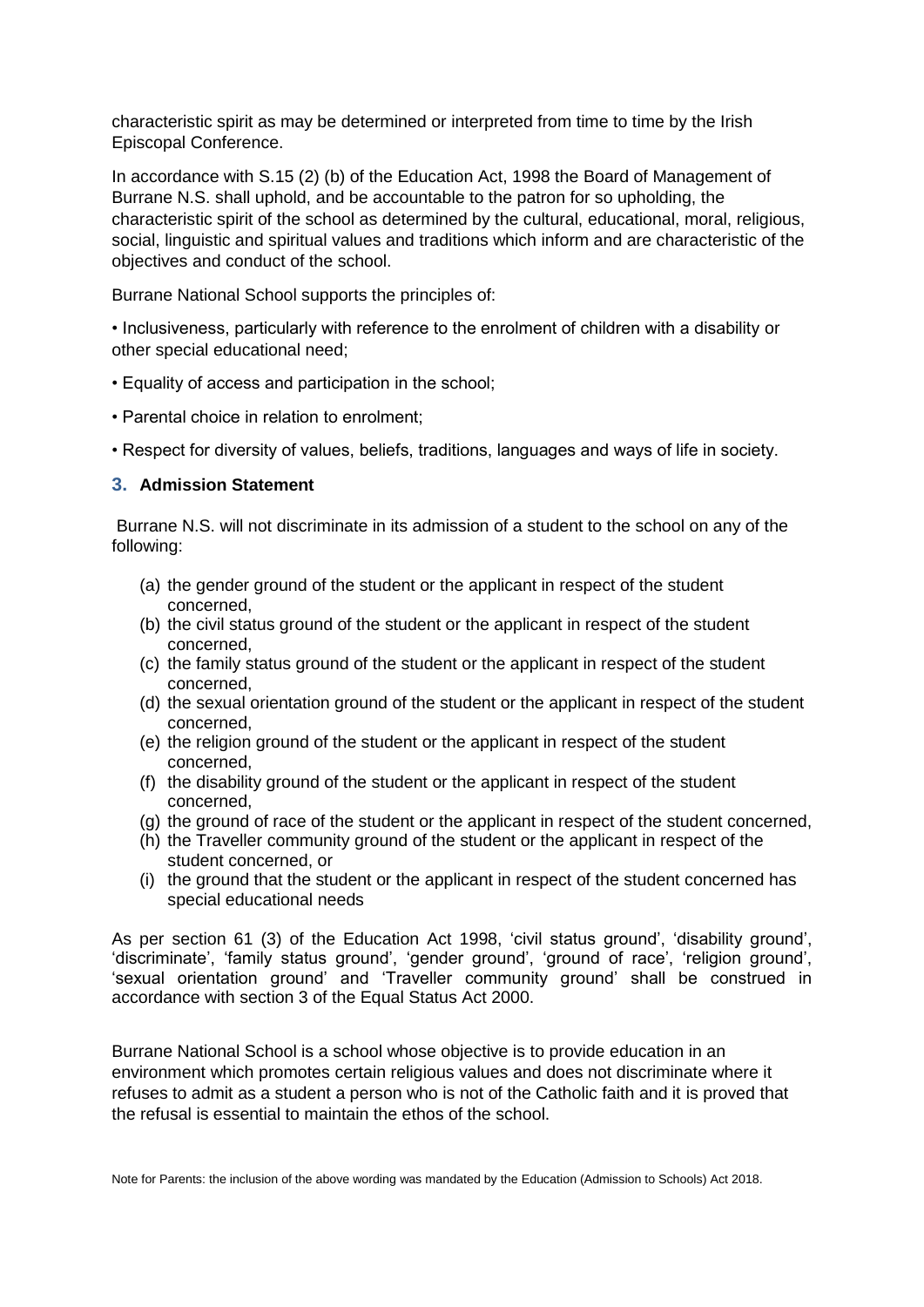## **4. Categories of Special Educational Needs catered for in the school**

On enrolment of children with special needs the Board of Management will request a copy of the child's medical and/or psychological report or where such a report is not available, will request that the child be assessed immediately. The purpose of the assessment report is to assist the school in establishing the educational and training needs of the child relevant to his/her disability or special needs and to profile the support services required.

Following receipt of the report, the Board will assess how the school can meet the needs specified in the report. Where the Board deems that further resources are required, it will request the Special Education Needs Organiser (NCSE see Circular 01/05) to provide the resources required to meet the needs of the child as outlined in the psychological and/or medical report. These resources may include for example, access to or the provision of any or a combination of the following: visiting teacher service, resource teacher for special needs, special needs assistant, specialised equipment or furniture, transport services or other.

The school will meet with the parents/guardians of the child and with the SENO to discuss the child's needs and the school's suitability or capability in meeting those needs. Where necessary, a full case conference involving all parties will be held, which may include parents, principal, class teacher, learning support teacher, special class teacher, resource teacher for special needs, Special Educational Needs Organiser or psychologist, as appropriate.

It may, in certain circumstances, be necessary for the Board of Management to defer admission of a child pending the completion of an assessment report and/or provision of the necessary resources by the Department of Education and Skills.

## **5. Admission of Students**

This school shall admit each student seeking admission except where –

- a) the school is oversubscribed (please see  $section 6$  below for further details)
- b) a parent of a student, when required by the principal in accordance with section 23(4) of the Education (Welfare) Act 2000, fails to confirm in writing that the code of behaviour of the school is acceptable to him or her and that he or she shall make all reasonable efforts to ensure compliance with such code by the student

The Board of Management reserves the right to determine the maximum number of children in each separate classroom bearing in mind Department and Education Guidelines in relation to class size and staffing provisions. Other factors that may be considered are:

- Size and available space in classrooms.
- Educational needs of children of a particular age.
- Multi-grade classes.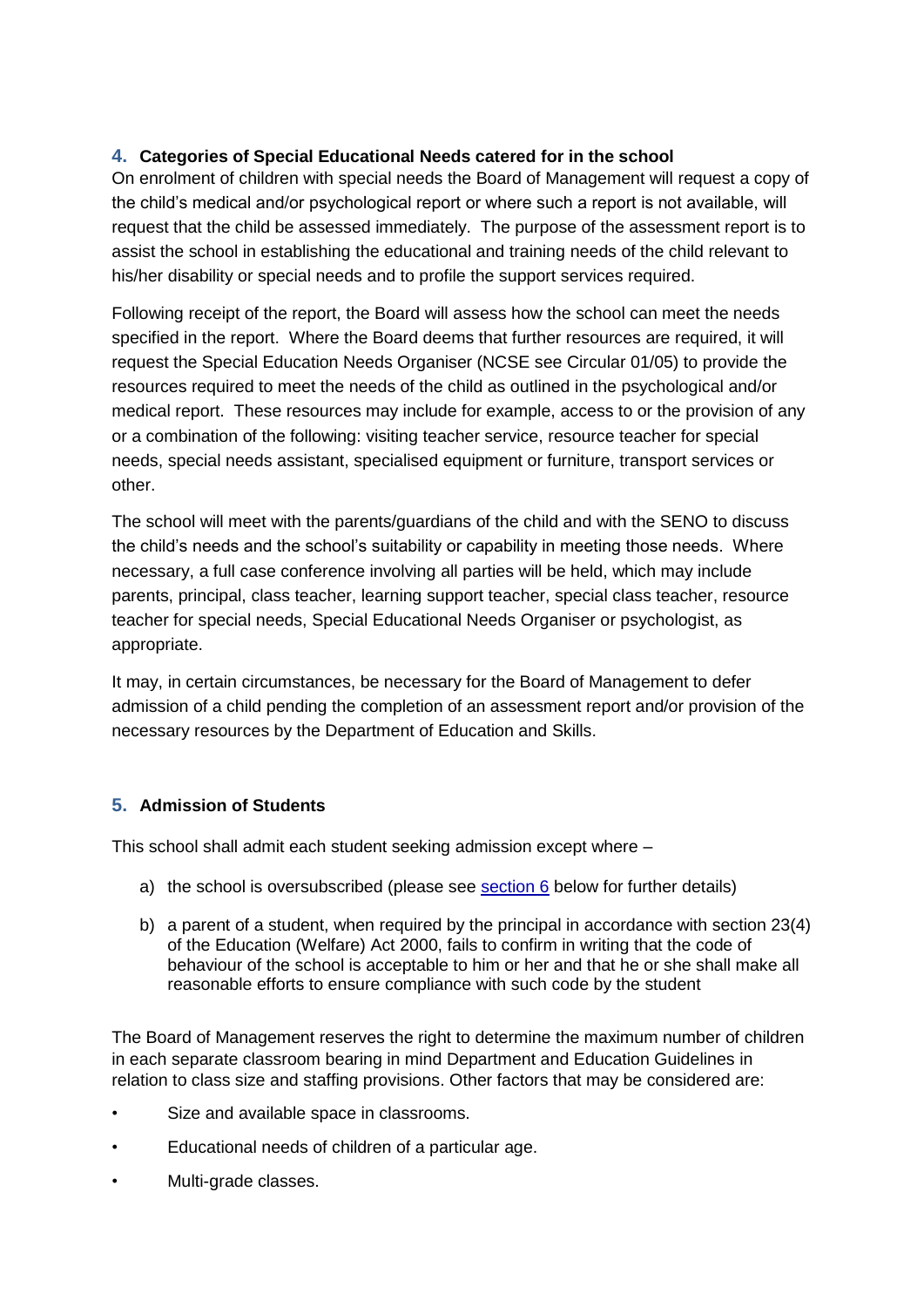- Presence of children with special educational/behavioural needs.
- Health and Safety.

Burrane National School is a Catholic school and may refuse to admit as a student a person who is not of the Catholic faith where it is proved that the refusal is essential to maintain the ethos of the school.

Note for Parents: the inclusion of the above wording was mandated by the Education (Admission to Schools) Act 2018.

## **6. Oversubscription**

In the event that the school is oversubscribed, the school will, when deciding on applications for admission, apply the following selection criteria in the order listed below to those applications that are received within the timeline for receipt of applications as set out in the school's annual admission notice:

- 1. Applicants with siblings currently enrolled in the school (including stepsiblings, resident at the same address), priority eldest
- 2. Children residing in the parish, priority eldest
- 3. Children of staff members, priority eldest
- 4. Random selection (independently verified)

In the event that there are two or more students tied for a place or places in any of the selection criteria categories above (the number of applicants exceeds the number of remaining places), the following arrangements will apply:

• Priority to eldest in accordance with the above criteria

#### **7. What will not be considered or taken into account**

In accordance with section 62(7) (e) of the Education Act, the school will not consider or take into account any of the following in deciding on applications for admission or when placing a student on a waiting list for admission to the school:

(a)a student's prior attendance at a pre-school or pre-school service, including naíonraí,

- (b) the payment of fees or contributions (how so ever described) to the school.
- (c) a student's academic ability, skills or aptitude.
- (d) the occupation, financial status, academic ability, skills or aptitude of a student's parents.
- (e) a requirement that a student, or his or her parents, attend an interview, open day or other meeting as a condition of admission.
- (f) a student's connection to the school by virtue of a member of his or her family attending or having previously attended the school (other than in the case of siblings currently attending the school as per criteria)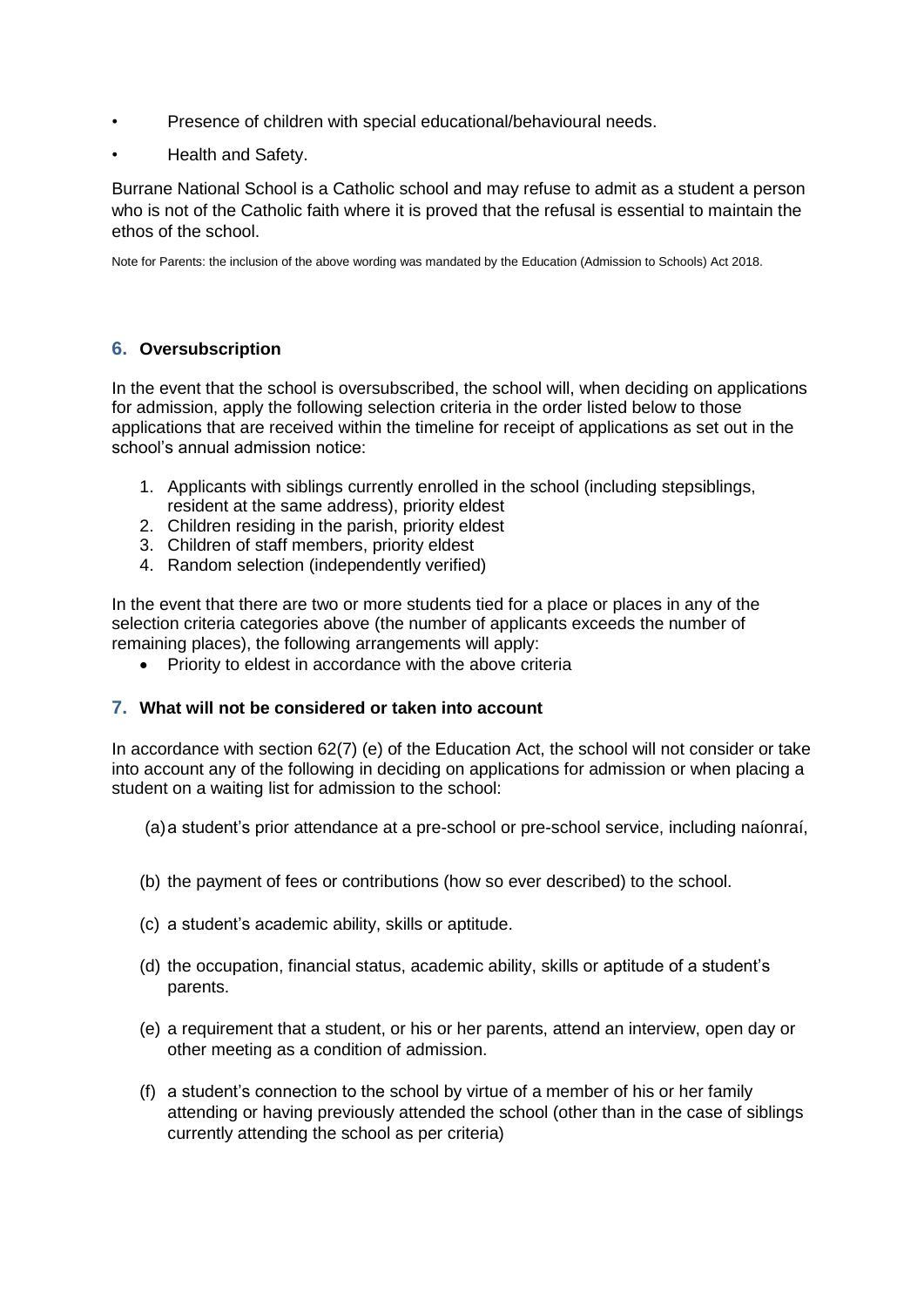(g) the date and time on which an application for admission was received by the school, this is subject to the application being received at any time during the period specified for receiving applications set out in the annual admission notice of the school for the school year concerned. This is also subject to the school making offers based on existing waiting lists (up until  $31<sup>st</sup>$  January 2025 only).

#### **8. Decisions on applications**

All decisions on applications for admission to Burrane N.S. will be based on the following:

- Our school's admission policy
- The school's annual admission notice
- The information provided by the applicant in the school's official application form received during the period specified in our annual admission notice for receiving applications

(Please see [section 14](file:///C:/Users/Niamh%20Kelly/Downloads/200220%20SSEO_Template-Admissions-Policy%20(1).docx%23_Procedures_for_admission) below in relation to applications received outside of the admissions period and [section 15](file:///C:/Users/Niamh%20Kelly/Downloads/200220%20SSEO_Template-Admissions-Policy%20(1).docx%23_Declaration_in_relation) below in relation to applications for places in years other than the intake group.)

Selection criteria that are not included in our school admission policy will not be used to make a decision on an application for a place in our school.

## **9. Notifying applicants of decisions**

Applicants will be informed in writing as to the decision of the school, within the timeline outlined in the annual admissions notice.

If a student is not offered a place in our school, the reasons why they were not offered a place will be communicated in writing to the applicant, including, where applicable, details of the student's ranking against the selection criteria and details of the student's place on the waiting list for the school year concerned.

Applicants will be informed of the right to seek a review/right of appeal of the school's decision (see [section 18](file:///C:/Users/Niamh%20Kelly/Downloads/200220%20SSEO_Template-Admissions-Policy%20(1).docx%23_Reviews/appeals) below for further details).

#### **10.Acceptance of an offer of a place by an applicant**

In accepting an offer of admission from Burrane N.S., you must indicate—

(i) whether or not you have accepted an offer of admission for another school or schools. If you have accepted such an offer, you must also provide details of the offer or offers concerned and

(ii) whether or not you have applied for and awaiting confirmation of an offer of admission from another school or schools, and if so, you must provide details of the other school or schools concerned.

#### **11.Circumstances in which offers may not be made or may be withdrawn**

An offer of admission may not be made or may be withdrawn by Burrane N.S. where—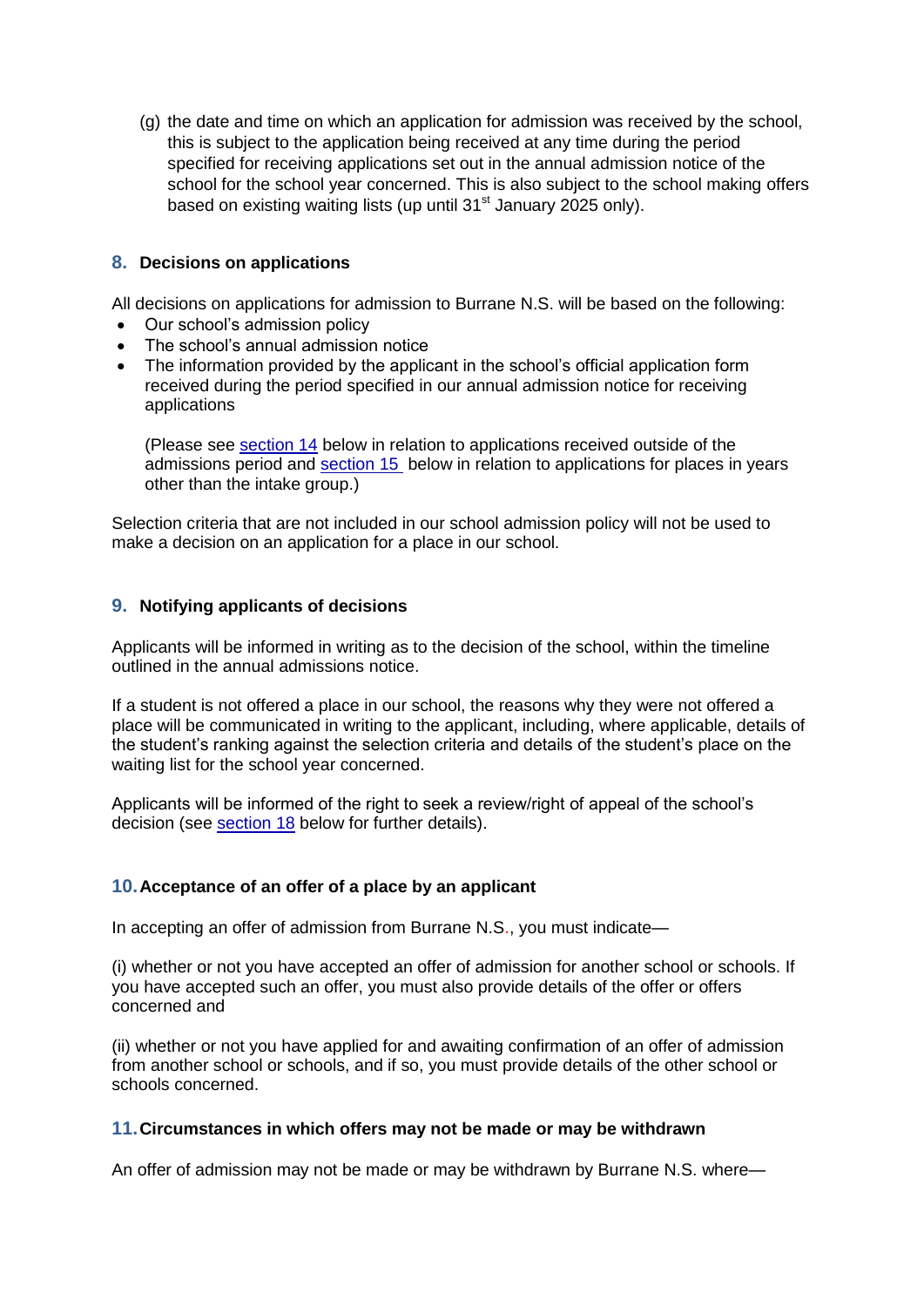- (i) it is established that information contained in the application is false or misleading.
- (ii) an applicant fails to confirm acceptance of an offer of admission on or before the date set out in the annual admission notice of the school.
- (iii) the parent of a student, when required by the principal in accordance with section 23(4) of the Education (Welfare) Act 2000, fails to confirm in writing that the code of behaviour of the school is acceptable to him or her and that he or she shall make all reasonable efforts to ensure compliance with such code by the student; or
- (iv) an applicant has failed to comply with the requirements of 'acceptance of an offer' as set out in section 10 above.

#### **12.Sharing of Data with other schools**

Applicants should be aware that section 66(6) of the Education (Admission to Schools) Act 2018 allows for the sharing of certain information between schools in order to facilitate the efficient admission of students.

Section 66(6) allows a school to provide a patron or another board of management with a list of the students in relation to whom—

- (i) an application for admission to the school has been received,
- (ii) an offer of admission to the school has been made, or
- (iii) an offer of admission to the school has been accepted.

The list may include any or all of the following:

- (i) the date on which an application for admission was received by the school;
- (ii) the date on which an offer of admission was made by the school;
- (iii) the date on which an offer of admission was accepted by an applicant;

(iv) a student's personal details including his or her name, address, date of birth and personal public service number (within the meaning of section 262 of the Social Welfare Consolidation Act 2005).

#### **13.Waiting list in the event of oversubscription**

In the event of there being more applications to the school year concerned than places available, a waiting list of students whose applications for admission to Burrane N.S. were unsuccessful due to the school being oversubscribed will be compiled and will remain valid for the school year in which admission is being sought.

Placement on the waiting list of Burrane N.S. is in the order of priority assigned to the students' applications after the school has applied the selection criteria in accordance with this admission policy.

Applicants whose applications are received after the closing date, outlined in the Annual Admission Notice, will be placed at the end of the waiting list in order of the date of receipt of the application.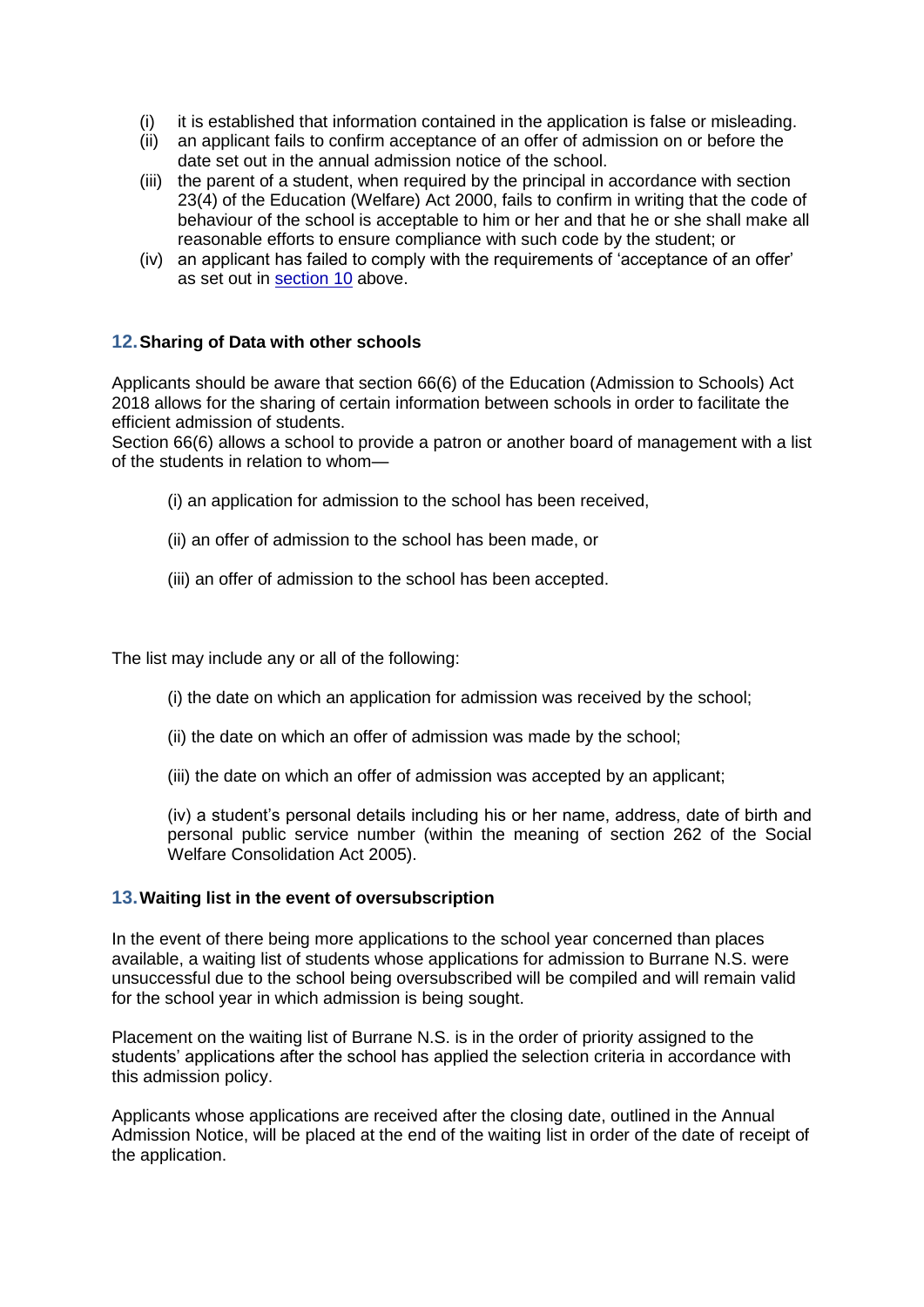Offers of any subsequent places that become available for and during the school year in relation to which admission is being sought will be made to those students on the waiting list, in accordance with the order of priority in relation to which the students have been placed on the list.

## **14.Late Applications**

All applications for admission received after the closing date as outlined in the annual admission notice will be considered and decided upon in accordance with our school's admissions policy, the Education Admissions to School Act 2018 and any regulations made under that Act.

Late applicants will be notified of the decision in respect of their application no later than three weeks after the date on which the school received the application. Late applicants will be offered a place if there is place available. In the event that there is no place available, the name of the applicant will be added to the waiting list as set out in Section 13.

**15.Procedures for admission of students to other years and during the school year** The procedures of the school in relation to the admission of students who are not already admitted to the school to classes or years other than the school's intake group are as follows:

*Applications for enrolment during the school year will be considered subject to school policy, available space and the provision of information concerning attendance and the child's educational progress.*

*Such applications will be dealt with on a case-by-case basis but will normally only be considered for admission on the first day of each new term unless the applicant is newly resident in the area.*

The procedures of the school in relation to the admission of students who are not already admitted to the school, after the commencement of the school year in which admission is sought, are as follows:

*In the event of there being more applications to the school year concerned than places available, a waiting list of students whose applications for admission to Burrane N.S. were unsuccessful due to the school being oversubscribed will be compiled and will remain valid for the school year in which admission is being sought.*

*Placement on the waiting list of Burrane N.S. is in the order of priority assigned to the students' applications after the school has applied the selection criteria in accordance with this admission policy.* 

Junior Infants, with the exception of students transferring from another school, may only be admitted to the school prior to 30<sup>th</sup> September.

#### **16.Declaration in relation to the non-charging of fees**

The board of Burrane N.S. or any persons acting on its behalf will not charge fees for or seek payment or contributions (howsoever described) as a condition of-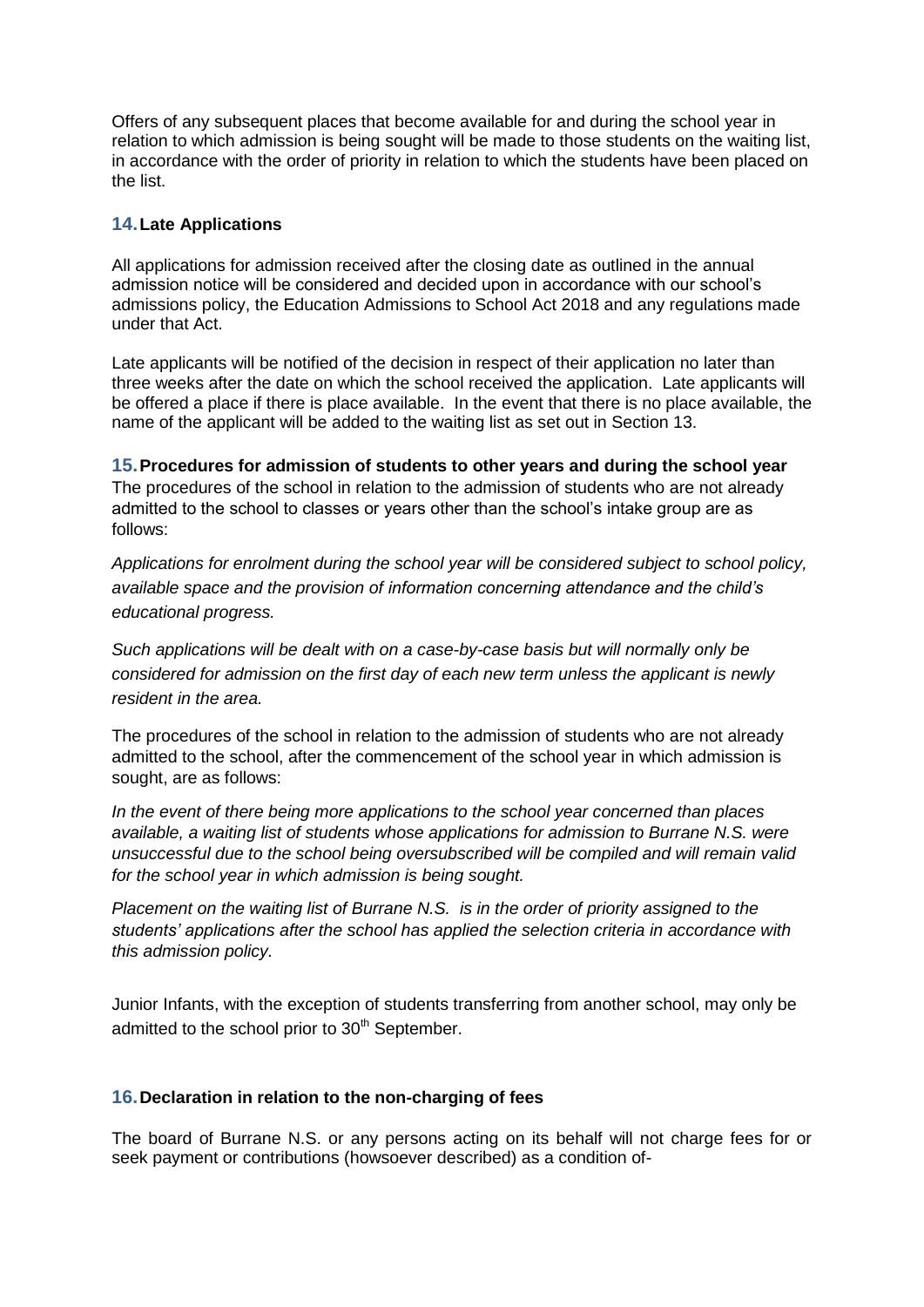- (a) an application for admission of a student to the school, or
- (b) the admission or continued enrolment of a student in the school.

#### **17.Arrangements regarding students not attending religious instruction**

Our school is of a Catholic ethos and, in keeping with that ethos, children of all or no other faith are welcome to apply to this school.

We respect the decision of parents to withdraw their child/children from taking part in the religious education curriculum, religious ceremonies, school Masses, etc.

The following are the school's arrangements for students, where the parent(s)/guardian(s) have requested that the student attend the school without attending religious instruction (etc.) in the school. These arrangements will not result in a reduction in the school day of such students:

A written request should be made to the Principal of the school. A meeting will then be arranged with the parent(s)/guardian(s) of the student, to discuss how the request may be accommodated by the school.

#### **18. Reviews/appeals**

#### **Review of decisions by the board of Management**

The parents/guardiansof the student, may request the board to review a decision to refuse admission. Such requests must be made in accordance with Section 29C of the Education Act 1998.

The timeline within which such a review must be requested and the other requirements applicable to such reviews are set out in the procedures determined by the Minister under section 29B of the Education Act 1998 which are published on the website of the Department of Education and Skills.

The board will conduct such reviews in accordance with the requirements of the procedures determined under Section 29B and with section 29C of the Education Act 1998.

**Note:** Where an applicant has been refused admission due to the school being oversubscribed, the applicant **must request a review** of that decision by the board of management prior to making an appeal under section 29 of the Education Act 1998.

Where an applicant has been refused admission due to a reason other than the school being oversubscribed, the applicant **may request a review** of that decision by the board of management prior to making an appeal under section 29 of the Education Act 1998.

#### **Right of appeal**

Under Section 29 of the Education Act 1998, the parents/guardians of the student, may appeal a decision of this school to refuse admission.

An appeal may be made under Section 29 (1) (c) (i) of the Education Act 1998 where the refusal to admit was due to the school being oversubscribed.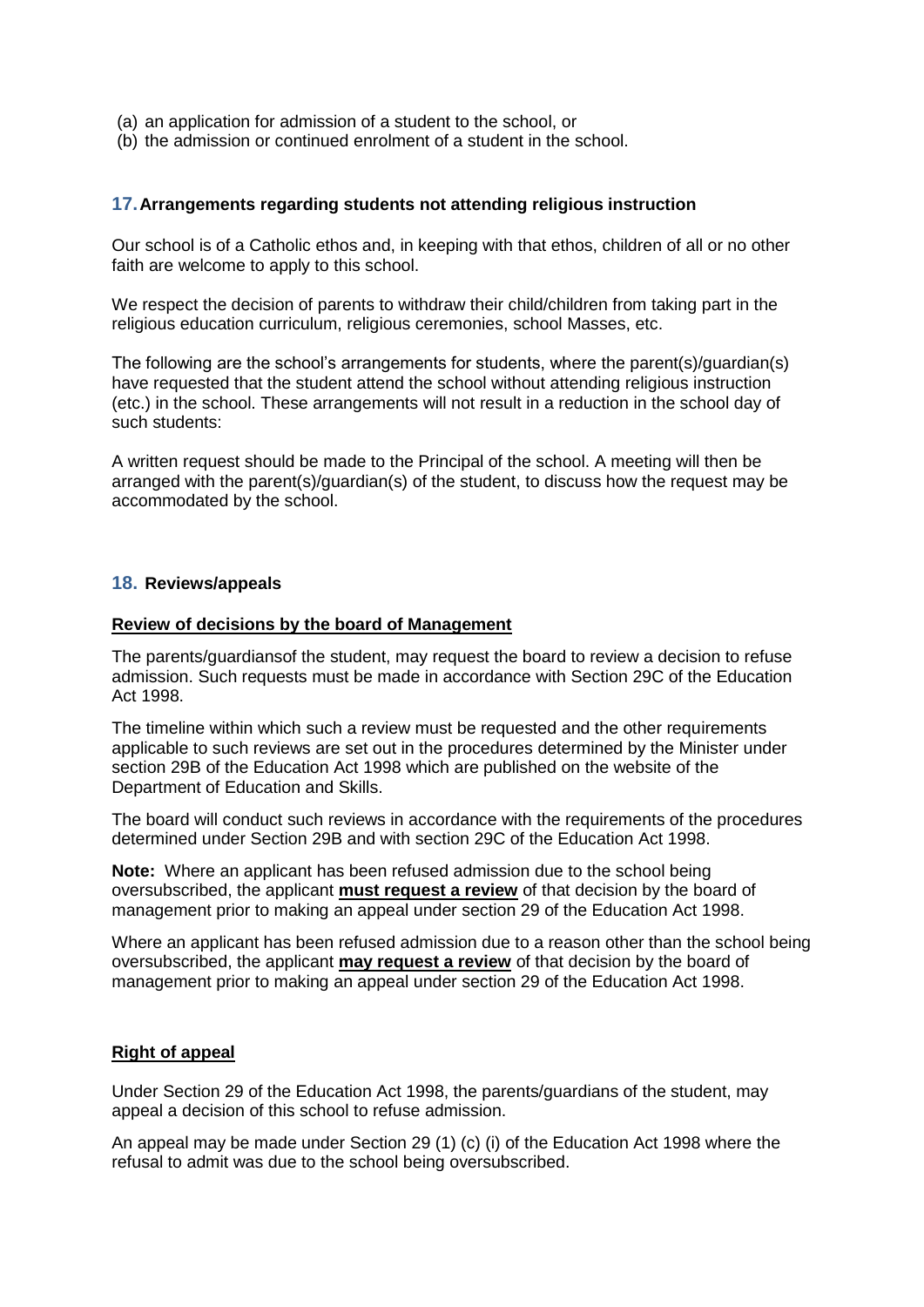An appeal may be made under Section 29 (1) (c) (ii) of the Education Act 1998 where the refusal to admit was due a reason other than the school being oversubscribed.

Where an applicant has been refused admission due to the school being oversubscribed, the applicant **must request a review** of that decision by the board of management **prior to making an appeal** under section 29 of the Education Act 1998. (see Review of decisions by the Board of Management)

Where an applicant has been refused admission due to a reason other than the school being oversubscribed, the applicant **may request a review** of that decision by the board of management prior to making an appeal under section 29 of the Education Act 1998. (see Review of decisions by the Board of Management)

Appeals under Section 29 of the Education Act 1998 will be considered and determined by an independent appeals committee appointed by the Minister for Education and Skills.

The timeline within which such an appeal must be made and the other requirements applicable to such appeals are set out in the procedures determined by the Minister under section 29B of the Education Act 1998 which are published on the website of the Department of Education and Skills.

The policy was ratified by the Board of Management of Burrane N.S on 17/11/2020.

Signed: Bernie Kelleher Chairperson, Board of Management

The contents of this policy have been approved by St. Senan's Education Office, acting on behalf of the Patron.

*Official Stamp*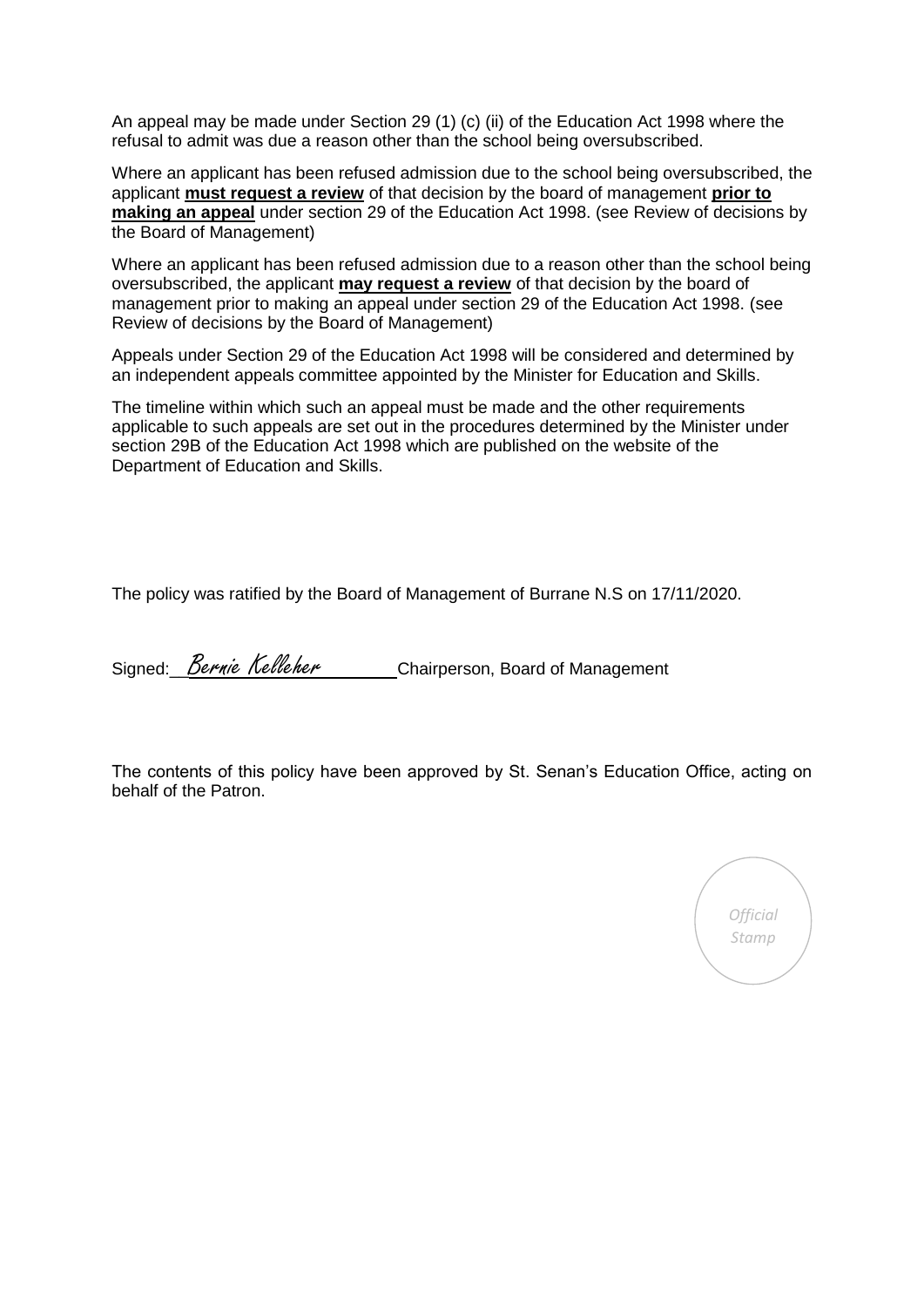# **Enrolment Application Form**

# **Burrane National School Enrolment Year 2022/2023**

| Date of Birth:<br>Cender:      | <u> 1989 - Johann Stoff, deutscher Stoff, der Stoff, der Stoff, der Stoff, der Stoff, der Stoff, der Stoff, der S</u> |
|--------------------------------|-----------------------------------------------------------------------------------------------------------------------|
|                                |                                                                                                                       |
|                                |                                                                                                                       |
|                                |                                                                                                                       |
| Parent(s)/Guardian(s) Details: |                                                                                                                       |
|                                |                                                                                                                       |
|                                |                                                                                                                       |
|                                |                                                                                                                       |
|                                |                                                                                                                       |
|                                |                                                                                                                       |
|                                |                                                                                                                       |
|                                |                                                                                                                       |
| Date:                          | Date:                                                                                                                 |

Completed enrolment applications must be returned to **Burrane N.S., Burrane Upper, Killimer, Kilrush, Co. Clare** no later than **3pm** on **11th of June**.